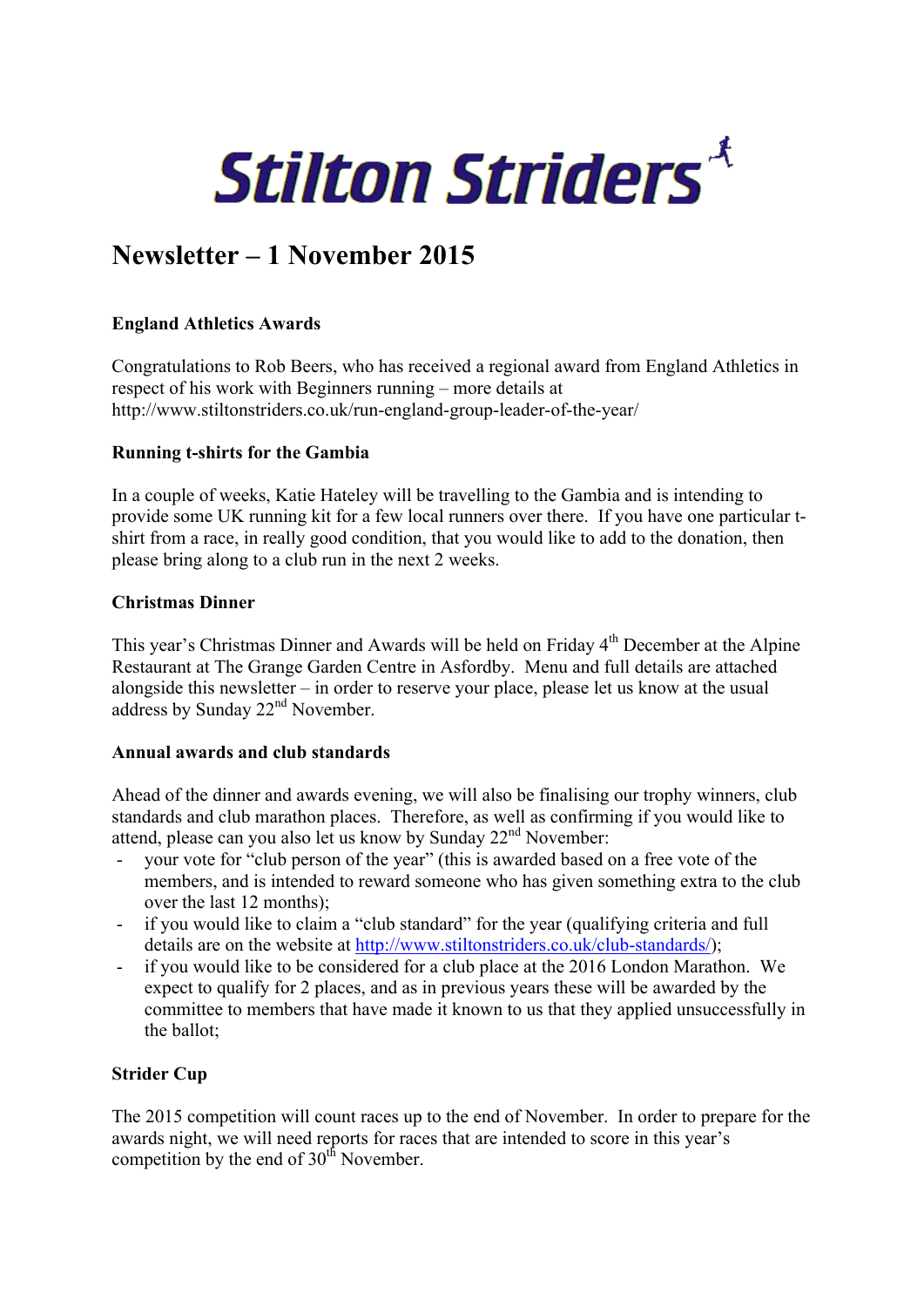The 2016 competition will then begin from 1<sup>st</sup> December. After a couple of years of bedding in, during which we have seen attendance at increasingly high numbers of races and many more podium finishes than expected, the cup scoring system is being altered for the new season.

The intention is to increase the focus on supporting the local racing scene and ensure that everyone can remain in contention for longer throughout the year, particularly those who have a desire to focus on a relatively small number of race performances with breaks for rest and recovery.

The key points from the new scoring are as follows:

- All Striders at a race to score the same number of points whether racing in club kit or actively volunteering or organising the race. In contrast to this year, no bonus for distance or finish position.
- Number of points scored is driven by the number of Striders there (racing/volunteering/organising) but with the minimum/maximum score as follows;
- 10-15 point races those with race HO within 10 miles of Melton, organised by one or more Striders, LRRL or Derby Runner Cross Country.
- 7-12 point races other races with race HQ within Leicestershire.
- 5-10 point races other races with race HQ within the East Midlands.
- 2-7 point races other races.
- For each individual, the two top scoring races in each calendar month will count. Best ten months out of the year to count.

A few examples:

- Stilton 7, with 20 racing and 10 volunteering. Max score for the category is 15, so each person scores 15.
- Barrow 6 LRRL, with 13 racing. Category score is 10 to 15, so each person scores 13.
- Leicester 5k, with 4 racing. Category score is 7 to 12, so each person scores 7.
- Belper Rugby Rover, with 6 racing. Category score is 5 to 10, so each person scores 6.
- Loch Ness Marathon, with 1 racing. Category score is 2 to 7, so that person scores 2.

## **Race reports**

It has been another busy months for Striders out racing over a huge range of distances and surfaces. All reports we have received can be found at

http://www.stiltonstriders.co.uk/category/reports/2015racereports/ and the Strider Cup table is regularly updated at http://www.stiltonstriders.co.uk/strider-cup/

## **Upcoming races**

There are lots of races in the Events Diary on the website

(http://www.stiltonstriders.co.uk/events-diary/) over the coming months. Simon has also set up a Google calendar (also on the website) for us to help everyone discover new interesting races and identify date clashes. Both have been updated for confirmed dates for a bunch of races: LRRL races (including the Stilton 7), Derby Runner Cross Country events and more.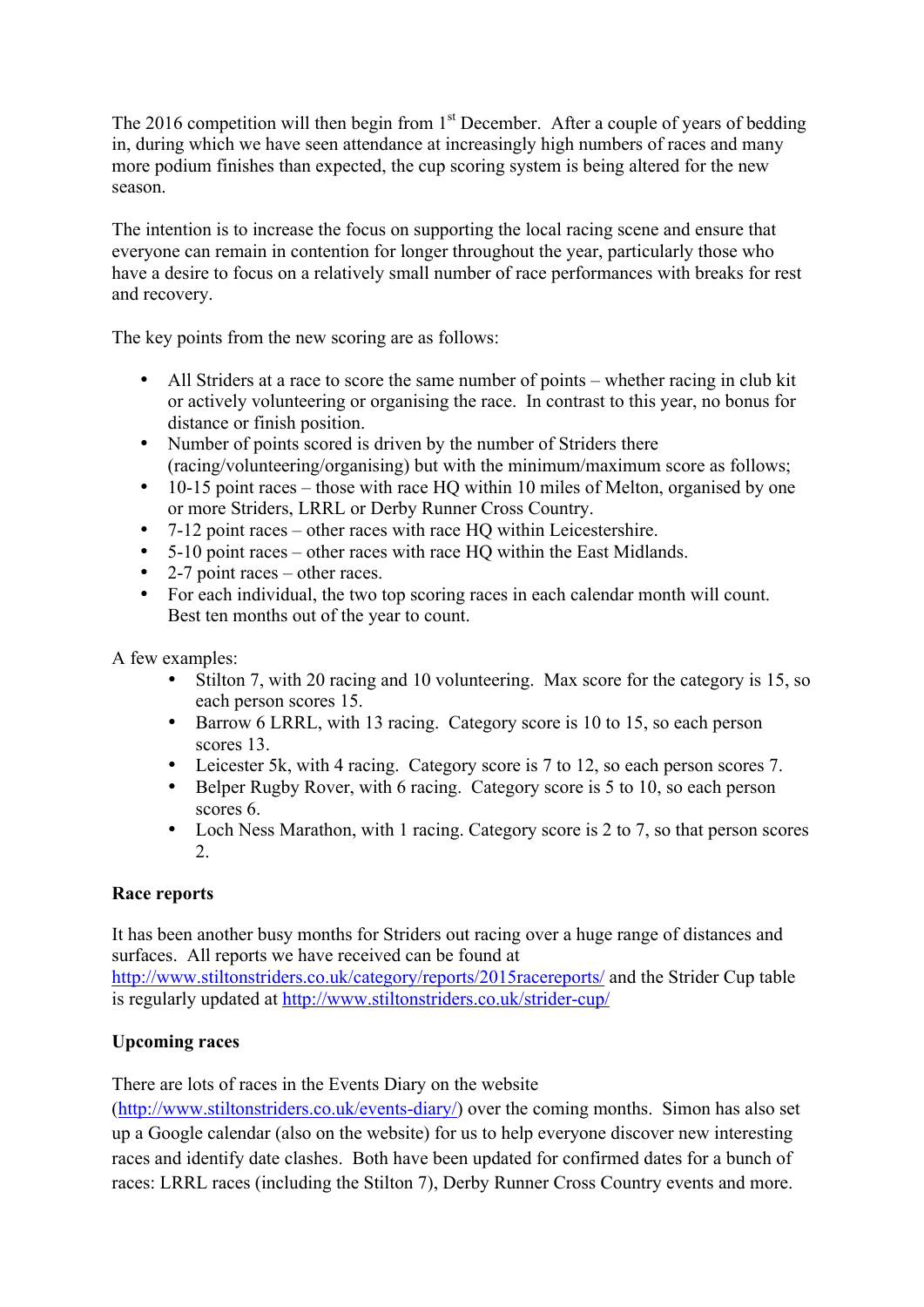## **Dates for the diary**

All diary dates are regularly updated on the website and you can also find there the details of all our club sessions

 $4<sup>th</sup> Nov - Melton KE7 - club run$ 

11th Nov – Melton KE7 – club run **or** alternative headtorch run from Old Dalby (Belvoir Brewery)

 $18<sup>th</sup>$  Nov – Melton KE7 – structured session

 $22<sup>nd</sup>$  Nov – Derby Runner XC race 2 – Bagworth Heath

 $25<sup>th</sup>$  Nov – Melton KE7 – club run

2<sup>nd</sup> Dec - Melton KE7 – club run **or** alternative headtorch run from Somerby (Stilton Cheese)

 $4<sup>th</sup>$  Dec – Christmas Dinner and Presentation Evening

#### **New runners**

Welcome to all our new members, and to those returning after a break. If you know anyone who may be interested in coming along, don't forget to let them know that, as in previous years, new runners are always welcome to come along for three weeks to try us out, before joining as a member if they would like to keep attending.

#### **More information**

As ever, if you would like more information or have any questions, there is loads of information on the web:

- www.stiltonstriders.co.uk
- Facebook.com/StiltonStriders
- Twitter.com/StiltonStriders

or email Rich at stiltonstriders@yahoo.co.uk or speak to any of the committee (Rich, Andrew, Mike, Shane, Theresa, Di, Ian M, Ian J, John).

## **Running in Melton**

Finally, in case anyone is not aware, there are more opportunities to get out running with other people in the Melton area, that we are supporting, all which can be joined in with at no cost to yourselves or other runners. Links to all the details can be found via our website.

*parkrun Melton Mowbray* – Saturdays at 9am starting from the Country Park Visitor Centre. Led by Shane, and with Theresa and a host of other Striders in regular support, parkrun has had a successful first few months in Melton. Currently averaging over 100 runners a week, it is a great start to the weekend, whether you are after a PB, a gentle jog in the (hopefully) sunshine, or just to volunteer and retire to the café for a coffee afterwards. One off (free) registration required before first run.

*Melton Running Club* – the Run England beginners group led by Rob Beers and Simon Bottrill also goes from strength to strength. Whilst not a formal "Stilton Striders" initiative, we thoroughly support their efforts, with many of our runners attending, either for a group run or to support the beginners. No registration required. Mondays at 6.30pm from Parkside is the main group run. Rob also organises a Thursday evening structured session – lots of